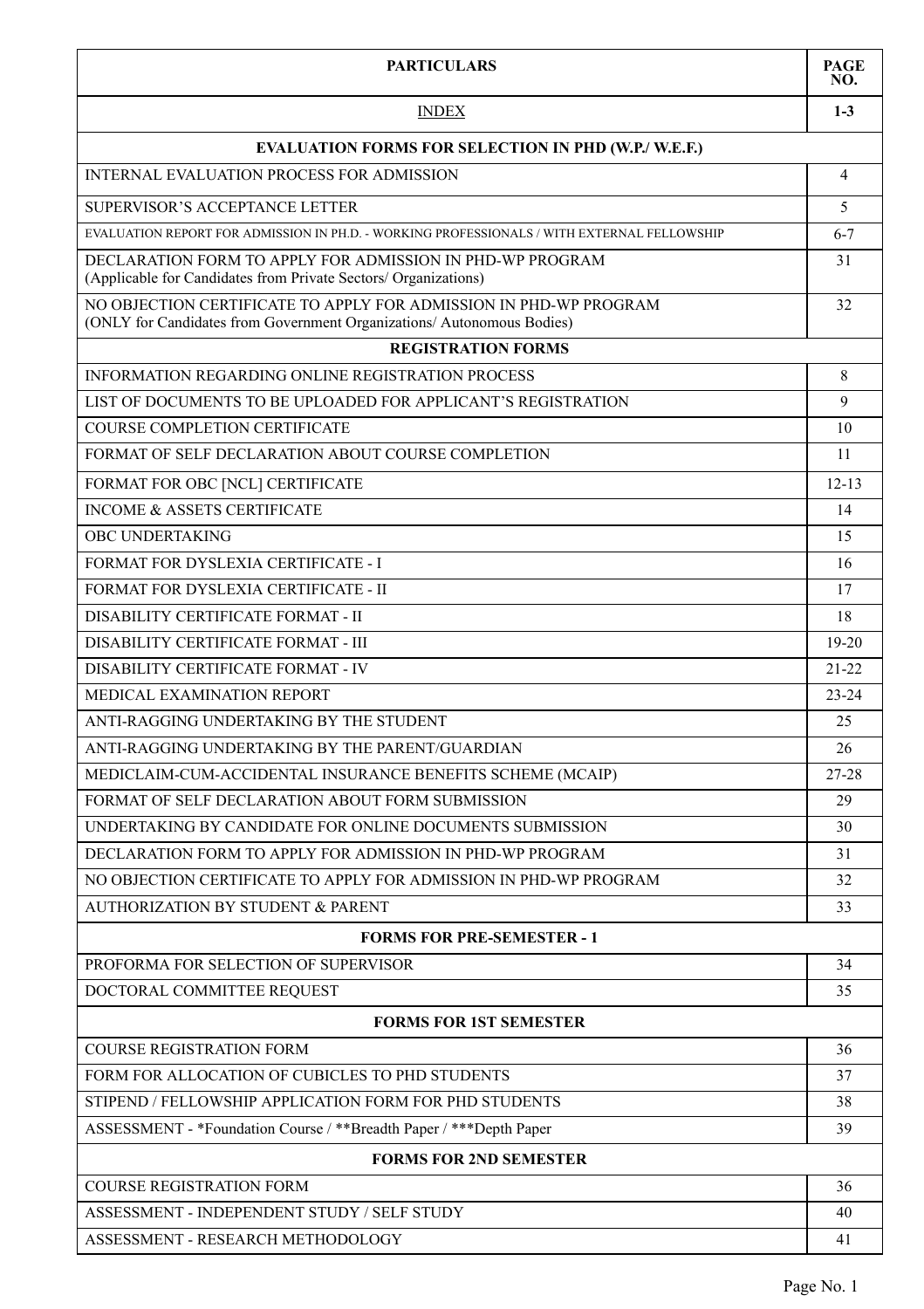| <b>PARTICULARS</b>                                                                                                                 | <b>PAGE</b><br>NO. |  |
|------------------------------------------------------------------------------------------------------------------------------------|--------------------|--|
| <b>INDEX</b>                                                                                                                       | $1-3$              |  |
| FORMS FOR 2ND SEMESTER (Continued from Page No. 1)                                                                                 |                    |  |
| REPORT OF REGISTRATION COLLOQUIUM                                                                                                  | 42                 |  |
| CHANGE OF THE AREA OF RESEARCH                                                                                                     | 43                 |  |
| REQUEST FOR ADDITION / CHANGE OF SUPERVISOR                                                                                        | 44                 |  |
| <b>FORMS FOR 3RD SEMESTER</b>                                                                                                      |                    |  |
| <b>COURSE REGISTRATION FORM</b>                                                                                                    | 36                 |  |
| RESEARCH PROPOSAL COLLOQUIUM                                                                                                       | 45                 |  |
| ASSESSMENT - INDEPENDENT STUDY / SELF STUDY                                                                                        | 40                 |  |
| TRA ASSIGNMENT - I(3rd Sem)/ II(4th Sem)/ III(5th Sem)                                                                             | 46                 |  |
| <b>FORMS FOR 4TH SEMESTER</b>                                                                                                      |                    |  |
| <b>COURSE REGISTRATION FORM</b>                                                                                                    | 36                 |  |
| TRA ASSIGNMENT - I(3rd Sem)/ II(4th Sem)/ III(5th Sem)                                                                             | 46                 |  |
| RESEARCH & RESEARCH PROGRESS COLLOQUIUM - I / II                                                                                   | 47                 |  |
| RECOMMENDATION OF THE DOCTORAL COMMITTEE FOR JRF TO SRF UPGRADATION                                                                | 48                 |  |
| <b>FORMS FOR 5TH SEMESTER</b>                                                                                                      |                    |  |
| <b>COURSE REGISTRATION FORM</b>                                                                                                    | 36                 |  |
| TRA ASSIGNMENT - I(3rd Sem)/ II(4th Sem)/ III(5th Sem)                                                                             | 46                 |  |
| RESEARCH & RESEARCH PROGRESS COLLOQUIUM - I/II                                                                                     | 47                 |  |
| <b>FORMS FOR 6TH SEMESTER</b>                                                                                                      |                    |  |
| FORM FOR CHANGE OF THESIS TITLE                                                                                                    | 49                 |  |
| PRE THESIS SUBMISSION COLLOQUIUM<br>(Open Seminar Request by The Ph.D. Student enrolled since July-2018 Batch)                     | 50-51              |  |
| PRE THESIS SUBMISSION COLLOQUIUM [Recommendation of Thesis Supervisor(s)]<br>(For Ph.D. Student enrolled since July-2018 Batch)    | 52                 |  |
| FINAL CONSOLIDATED REPORT - PRE THESIS SUBMISSION COLLOQUIUM (OPEN SEMINAR REPORT) - For<br>Student enrolled since July-2018 batch | 53                 |  |
| PRE THESIS SUBMISSION COLLOQUIUM<br>(Open Seminar Request by The Ph.D. Student enrolled till Jan-2018 Batch)                       | 54-55              |  |
| PRE THESIS SUBMISSION COLLOQUIUM [Recommendation of Thesis Supervisor(s)]<br>(For Ph.D. Student enrolled till Jan-2018 Batch)      | 56                 |  |
| FINAL CONSOLIDATED REPORT - PRE THESIS SUBMISSION COLLOQUIUM (OPEN SEMINAR REPORT) - For<br>Student enrolled till Jan-2018 batch   | 57                 |  |
| <b>SUBMISSION OF THESIS</b>                                                                                                        |                    |  |
| PROFORMA FOR SUBMISSION OF PH.D. SYNOPSIS AND THESIS (For Students enrolled since July-2018)                                       | 58-60              |  |
| PROFORMA FOR SUBMISSION OF PH.D. SYNOPSIS AND THESIS (For Students enrolled till Jan-2018)                                         | 61-63              |  |
| PROVISIONAL NO DUES CLEARANCE (FOR THESIS SUBMISSION/ RESIDENTIAL LEAVE)                                                           | 64                 |  |
| CERTIFICATE OF ORIGINALITY                                                                                                         | 65                 |  |
| SUPERVISOR'S CERTIFICATE FOR EXCLUSION OF SELF-PUBLISHED WORK                                                                      | 66                 |  |
| Proforma for Submission of the List of Examiners by the Supervisor(s) (For Student enrolled till Jan-2018 batch)                   | 67                 |  |
| Proforma for Submission of the List of Examiners by the Supervisor(s) (For Student enrolled since July-2018 batch)                 | 68-69              |  |
| <b>INDEX FOR THESIS SUBMISSION</b>                                                                                                 | 70                 |  |
| Request for Approval of Examiners (Check List) (For Student enrolled till Jan-2018 batch)                                          | 71                 |  |
| REQUEST FOR APPROVAL OF EXAMINERS (For Student enrolled since July-2018 batch)                                                     | 72                 |  |
| EVALUATION REPORT OF PH.D. THESIS                                                                                                  | 73-74              |  |
| BANK DETAILS FOR THE HONORARIA TO BE TRANSFERRED                                                                                   | 75                 |  |
| FORM NO. 10F                                                                                                                       | 76-77              |  |